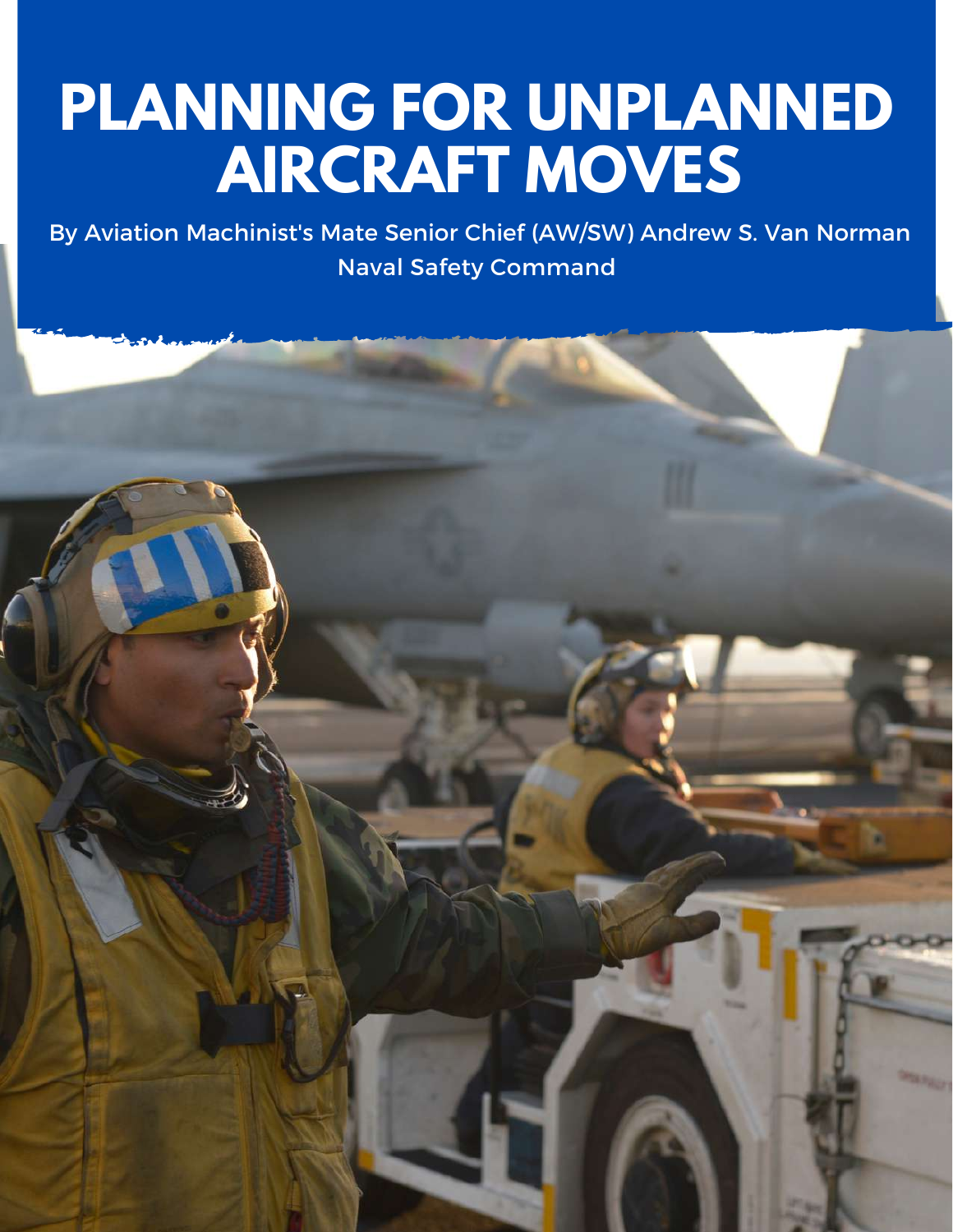#### **Planning For Unplanned Aircraft Moves**



There are many dangers and risks in Naval Aviation. Moving an aircraft seems like a very simple task, but if not done correctly, could very well lead to a costly and grave outcome. Unfortunately, even with procedures, policies, and instructions in place to avoid an Aircraft Ground Mishap (AGM), if proper steps are not followed this simple evolution can lead to serious damage to aircraft or injury or death to personnel.

Every operational day there is typically the need to move at least one aircraft in every squadron around the fleet. Whether it is a move into the hangar for maintenance, out to the flight line to prepare for flight operations, or for various other reasons we have to move aircraft; to do it correctly, there are steps which must be followed. These steps have been developed and refined over many decades to ensure everyone involved knows their specific responsibilities in the task to ensure the move is executed safely.

A move plan and move briefs are conducted before each move evolution to ensure everyone is on the same page regarding the "who, what, when, where and "why." However, there are situations when there is not enough time for the planning phase of the evolution. Extreme weather, emergency landings, schedule changes driving aircraft changes, or other unforeseen circumstances may develop and require an aircraft to be moved immediately. It is circumstances like these that we always need to be prepared for. Pre-planning and contingency plans are important for these cases, to be prepared for the unexpected, whether it is with aircraft on the flight deck when underway or on the flight line operating ashore. The steps listed below are the minimum topics that should be discussed in a pre-planning or contingency move brief:

Identify a six-member team:

- Move Director
- Licensed Tow Tractor Driver
- Brake Rider
- Port Wing Walker
- Starboard Wing Walker
- Tail Walker

Note: If the aircraft does not have operable brakes, two additional chock walkers will be assigned to the move team and the brake rider requirement will be removed.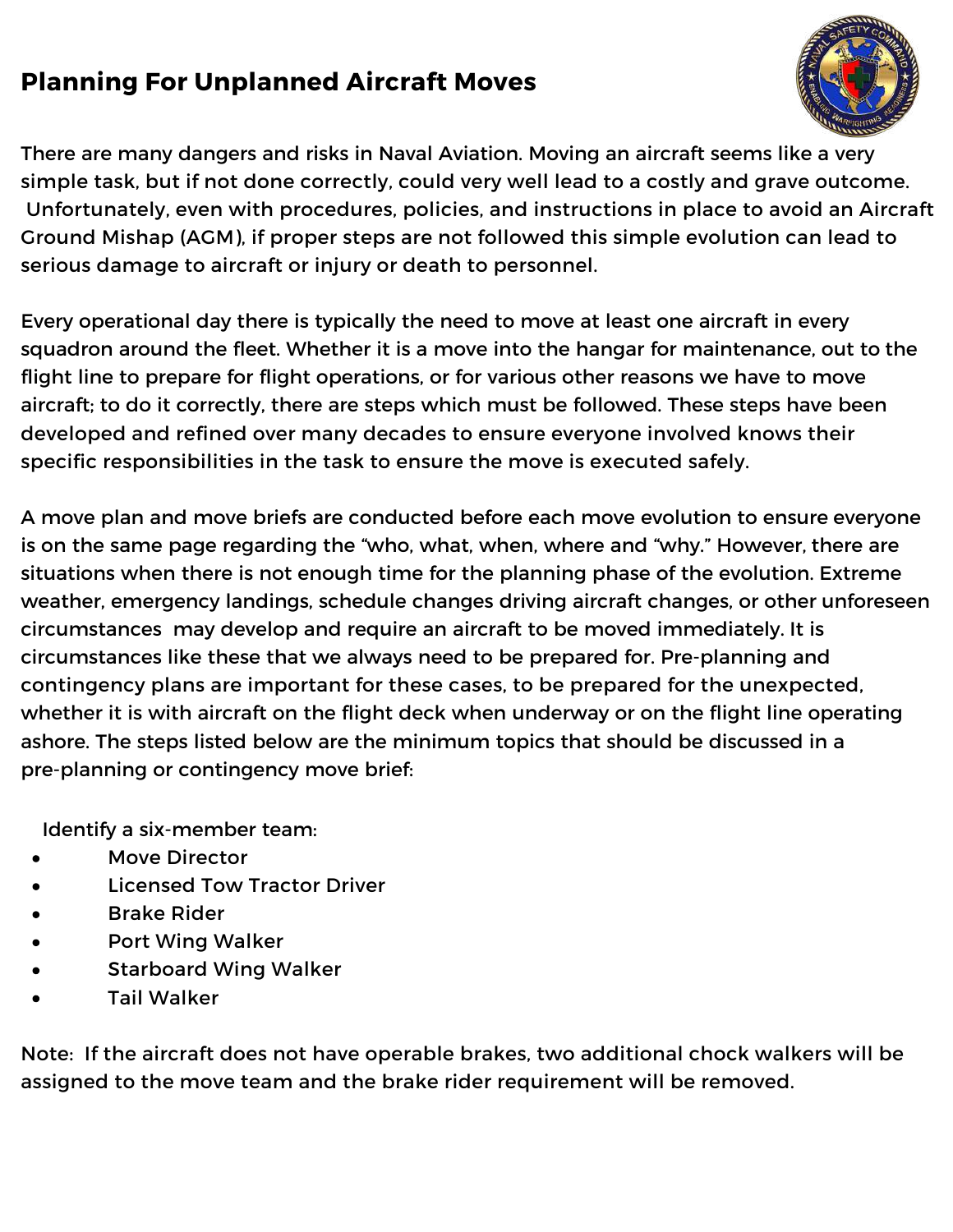## **Planning For Unplanned Aircraft Moves**



A move brief involving the identified team with Maintenance Control leadership attentively listening and ensuring the aircraft director covers all the following at a minimum:

- All personnel are aware of their positions and responsibilities within the move evolution.
- Discuss NALCOMIS/ADB/OOMA/ALIS review (does aircraft have operational brakes, critical doors and panels installed, etc. Is the aircraft safe to move?)
- Aircraft current location, condition, and hazards around the aircraft (Are there any obstacles within the safety diamond or adjacent to aircraft? Is the aircraft chocked? Grounded? Folded or Spread? Are chains attached? Are there immediate conditions that have caused mishaps in similar squadrons? etc.)
- Aircraft location, move destination, distance, travel path and any known hazards along that route (Is there weather that can affect the move? Is there any construction or work being conducted in the path with no other route available? Are there fixed obstacles that have caused issues, near misses, or mishaps with other squadrons before on this route? Etc.)
- **Emergency procedures**
- Whistles in mouth (and air horns in hand depending on the TMS), not in pockets, ready to use when needed with no delay. Dusk to dark evolutions also require wands in hand and at the ready. Any other PPE required? Any whistle or horn sounds, as applicable to TMS, immediately stop the movement evolution. Discuss that if the aircraft is stopped, everyone on the team must be clear as to why prior to resuming the move.
- **Hand signals**
- Towing speed
- Wind speed (as applicable)
- If there is a need to stop, DO NOT disconnect tow bar without brakes engaged and chocks in place.
- Identify any concerns or questions (Minimum risk management questions prior: What about this task could hurt people or damage aircraft? Can we damage support equipment and how? What is different about this specific evolution? What could change from what was briefed? Minimum questions after the evolution: During the evolution did we do anything unsafe? If yes, what and why? Did we violate any standard operating procedures? If yes, what and why? Was something unclear or someone confused or inattentive during the evolution? If yes, remedy. Were there any lessons learned during the evolution to make the process better that need to be shared with the remainder of air wing?)